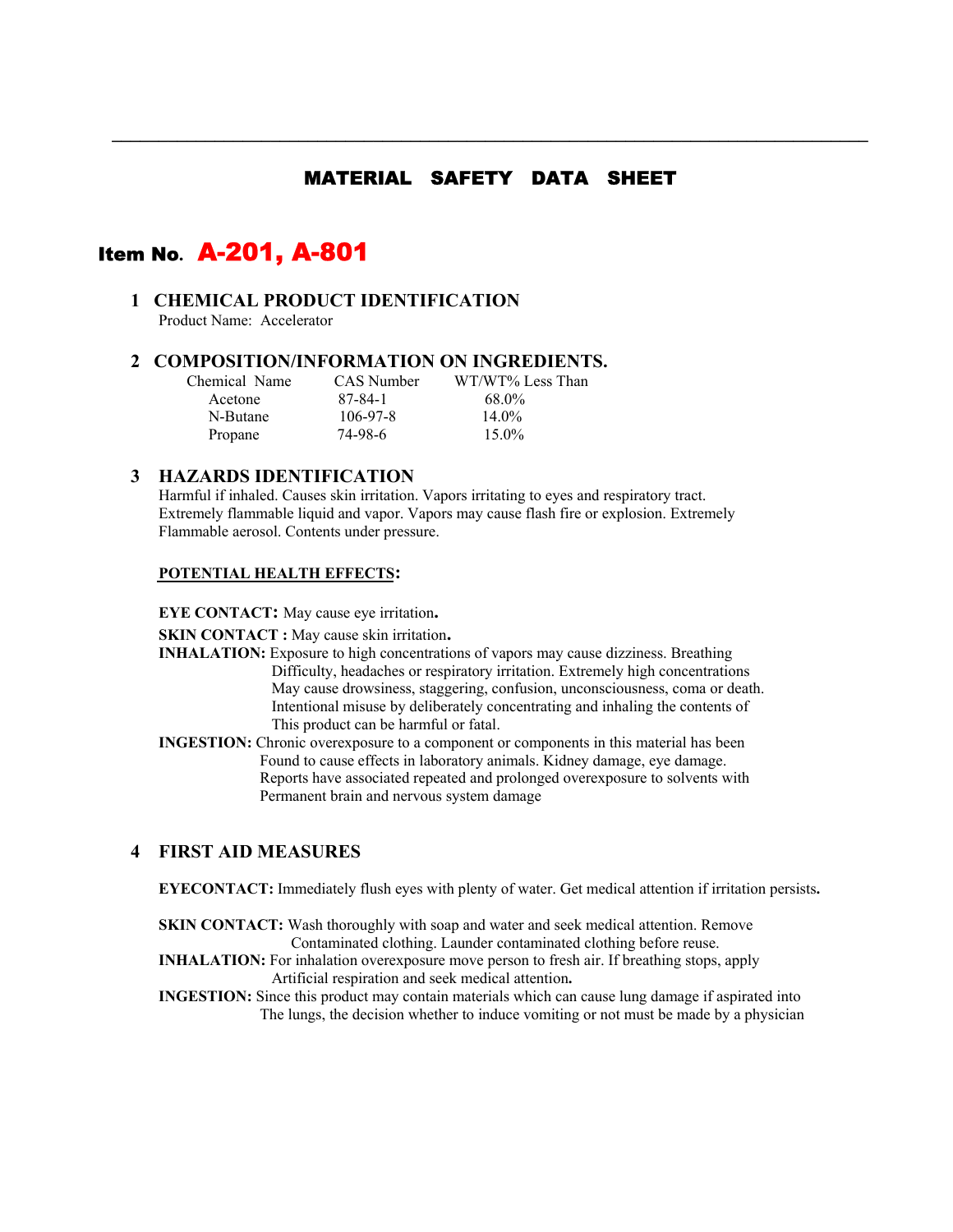After careful consideration of all materials ingested.

#### **5 FIRE FIGHTING MEASURES**

**FLASH POINT:** less than –25F **AUTOIGNITION TEMPERATURE:** Unknown **EXTINGUISHING MEDIA:** DRY CHEMICAL CO2 FOAM **LOWER EXPLOSIVE LIMIT:** 1.8% **UPPEREXPLOSIVE LIMIT:** 12.8%

**UNUSUAL FIRE AND EXPLOSION HAZARDS:** Contents under pressure. Do not use or store Near sources of heat, sparks or open flame. Keep away from any source of heat such as sunlight, Heaters or stoves that could cause the container to burst. Do not puncture or incinerate. Do not crush Or place in a garbage compactor. Do not store above 120 degrees F. Aerosol containers may explode When exposed to extreme heat. Product vapors are heavier than air and may travel a long distance to A source of ignition and flash back

**SPECIAL FIREFIGHTING PROCEDURES:** Full protective equipment including self-contained Breathing apparatus to avoid inhalation of vapors should be used. Water spray should not be used except To keep down vapors or cool closed containers to prevent build-up of pressure. If water is used, fog nozzles Are preferred.

#### **6 ACCIDENTAL RELEASE MEASURES**

**CLEAN-UP AND CONTAINMENT:** Remove all sources of ignition. Avoid heat, sparks, flames and Anything which could cause fire. Ventilate area of spill and adjacent low lying Areas. Avoid breathing Solvent vapors. Remove with inert absorbent materials and non-sparking tools.

#### **7 HANDLING AND STORAGE**

**HANDLING:** Wash hands thoroughly after handling.

**STORAGE:** Store in a cool dry area with ventilation suitable for storing materials. Keep away from heat, Sparks and flame. Store in a cool place away from direct sunlight or any source of ignition. Do not store A temperatures above120F.

# **8 EXPOSURE CONTROLS PERSONAL PROTECTION**

**ENGINEERING CONTROLS:** Sufficient ventilation, in volume and patter, should be provided to keep air contamination below current applicable OSHA permissible exposure limit or ACGIH's TLV limit. **RESPIRATORY PROTECTION:** If workplace exposure limits are exceeded for any Component ( see 2 for hazardous components and exposure limits), a NIOSH/OSHA Approved respirator suitable for components listed is recommended. (Use organic vapor type respirator**)** 

**SKIN PROTECTION:** Chemical resistant plastic or rubber gloves recommended for prolonged or repeated contact.

**EYE PROTECTION:** Chemical goggles with side shields or face shield recommended If contact with the eyes is likely.

**OTHER PROTECTIVE EQUIPMENT:** Appropriate impervious clothing is recommended if Prolonged or repeated contact is likely.

**HYGIENIC PRACTICES:** Wash hands before eating or smoking. Smoke in designated areas only**.**